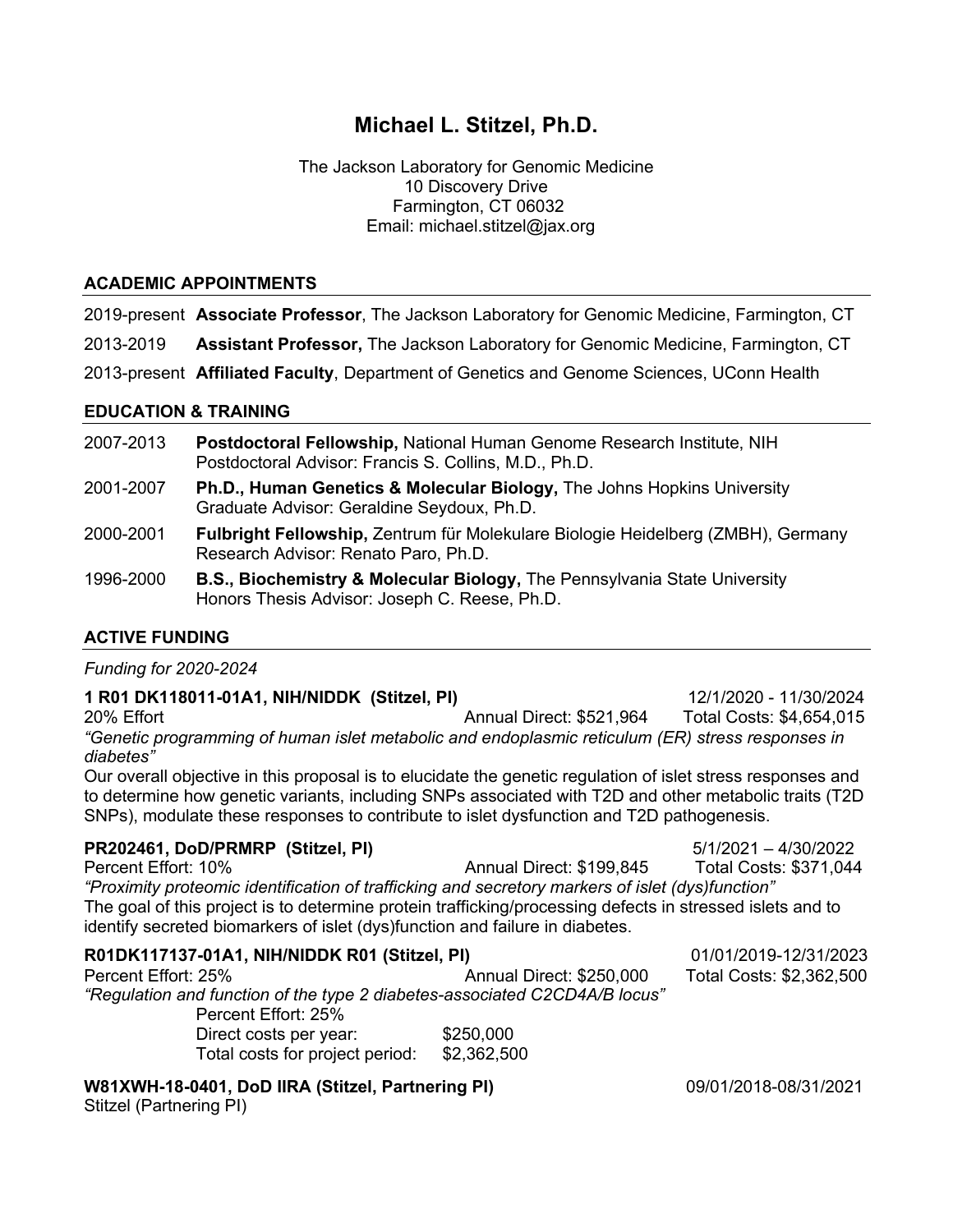*"Dissecting the Heterogeneity of Islet Stress Responses in Type 2 Diabetes (T2D)"*  Percent Effort: 25% Direct costs per year: \$500,000 Total costs for project period: \$2,835,000

## **1-18-ACE-15, American Diabetes Association Pathway to Stop Diabetes** 1/01/2018-12/31/2022 **Accelerator Award**

Stitzel (PI)

*"Deciphering Longitudinal Cell Type-Specific Defects in Diabetes Pathogenesis"* Percent Effort: 25% Direct costs per year: \$250,000

Total costs for project period: \$1,625,000

#### **PENDING FUNDING**

1 R01 DK128514-01 (Stitzel, Ucar, Tewhey) 4/1/2021 - 3/31/2026 1.80 Calendar NIH/NIDDK Annual Direct: \$499,810 Total Costs: \$4,710,165 *Dissecting the functional effects of cis-regulatory type 2 diabetes variants on islet and (pre)adipocyte cell identity and function* The goal of this proposal is to decode the functions of non-coding, cis-regulatory T2D SNPs and the target/effector genes they impact in adipose and islet cells, which contribute respectively to the insulin resistance and insulin secretion defects contributing to diabetes risk and progression. Role: Principal Investigator Status: Priority Score 34, 26<sup>th</sup> percentile; planned 7/5/2021 A1 submission R01 (Herold) 7/1/2021 - 6/30/2026 0.6 Calendar NIH/NIDDK Annual Direct: \$87,503 Total Costs: \$859,378 *Adaptive epigenetic mechanisms of beta cells to immune responses* The goal of this proposal is to delineate the molecular mechanisms by which Tet2 contributes to pathophysiologic beta cell responses and immune cell-mediated beta cell destruction. Role: Consortium PI Status: Pending Scientific Review, March 2021 R01 (Stitzel, Soleimanpour PIs) 12/1/2021-11/30/2025 2.4 Calendar NIH/NIDDK Annual Direct: \$499, 987 Total Costs: \$4,342,230 *Genetic regulation of islet mitochondrial health and dysfunction in type 2 diabetes* The goal of this project is to test the hypothesis that T2D-associated SNPs and their effector genes in 17 loci alter mitochondrial contribute to islet failure by modulating mitochondrial health or function. Role: Co-PI Status: Submitting 6/5/2021

## **COMPLETED FUNDING**

*Funding for 2013-2018*

## **W81XWH-16-1-0130, DoD Discovery Award.** 01/01/2016-11/30/2018 (NCE)

Stitzel (PI)

*"Single-cell Dissection of Human Pancreatic Islet Dysfunction in Diabetes"*  Percent Effort: 5% Direct costs per year: \$150,000 Total costs for project period: \$350,000

**R00DK092251, NIH/NIDDK R00 Pathway to Independence Award** 08/01/2014-07/30/2017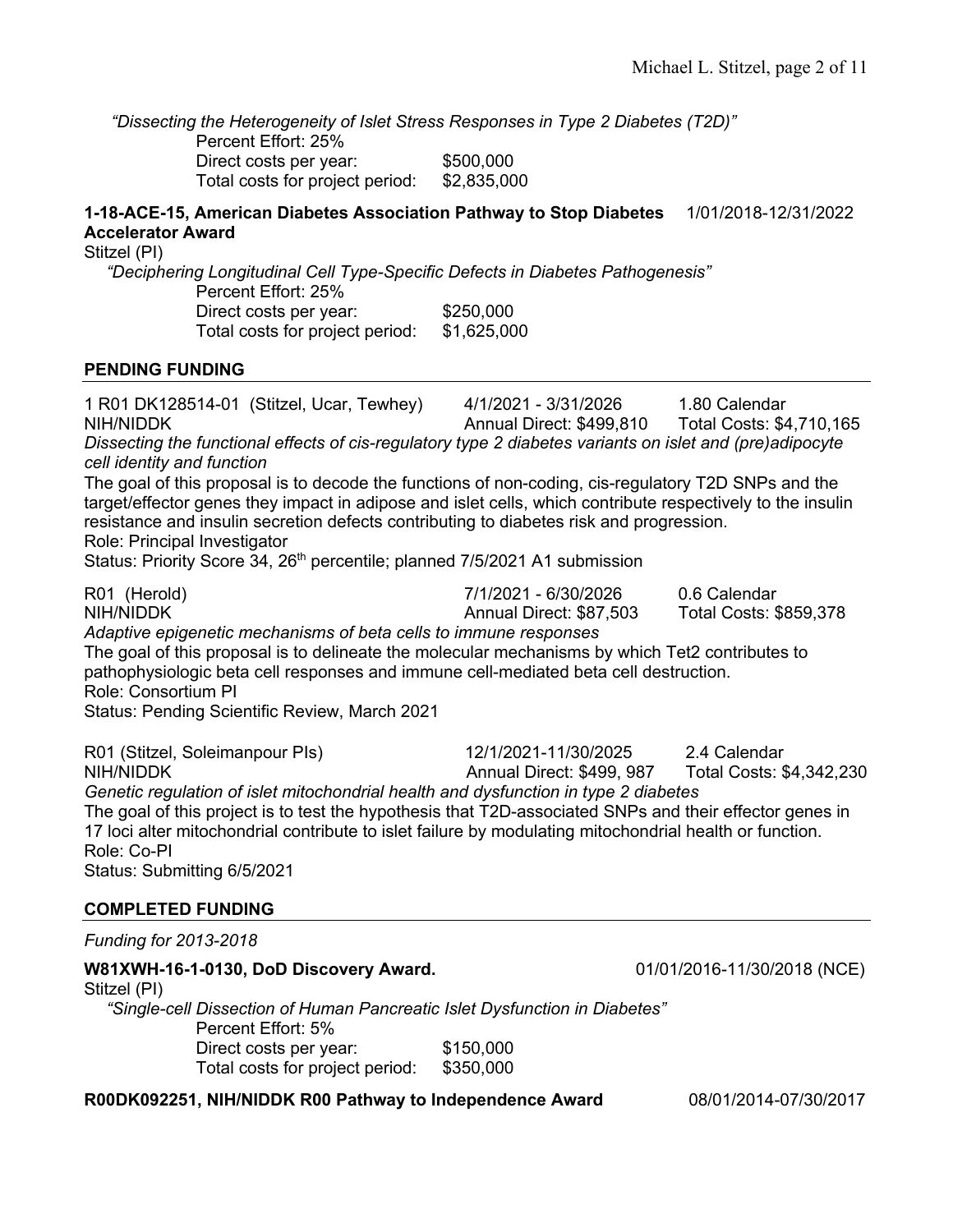**R00DK092251 03S1, NIH/NIDDK R00 Supplement** 01/01/2015-12/31/2015

| Stitzel (PI) |  |
|--------------|--|
|--------------|--|

*"Investigation of noncoding variation in human pancreatic islets and their developmental precursors"*  Direct costs per year: \$142,857<br>Total costs for project period: \$750,000 Total costs for project period:

|              |  | R00DK092251 03S1, NIH/NIDDK R00 Supplement |
|--------------|--|--------------------------------------------|
| Stitzel (PI) |  |                                            |

*"Investigation of noncoding variation in human pancreatic islets and their developmental precursors"*  Direct costs per year: \$26,857<br>Total costs for project period: \$47,000 Total costs for project period:

## **U19AI089987, NIH/NIAID HIPC Pilot Grant** 07/01/2015-09/30/2016

Stitzel (Co-Investigator), Banchereau (PI)

*"Epigenetics of Human Blood Dendritic Cell Subsets"*

*Funding prior to 2013*

## **K99DK092251, NIH/NIDDK K99 Pathway to Independence Award** 10/01/2011-09/30/2013

Stitzel (PI)

*"Investigation of noncoding variation in human pancreatic islets and their developmental precursors"*

# **NIH/NHGRI/NISC Flagship Project Sequencing Award** 04/01/2012-09/30/2013

Stitzel (PI)

*"Determining effects of diabetes variants on the transcriptome of human pancreatic islets"*

## **AWARDS AND HONORS**

# *National / International:*

| National / International: |                                                                                   |
|---------------------------|-----------------------------------------------------------------------------------|
| 2018                      | Investigator, American Diabetes Association Pathway to Stop Diabetes Program      |
| 2017                      | Invited to Faculty of 1000 Prime, Genomics                                        |
| 2014                      | American Diabetes Association Young Investigator Travel Grant Award               |
| 2013                      | Genome Technology Young Investigators of the Year Award                           |
| 2012                      | Endocrine Society Early Investigator's Workshop for Trainee                       |
| 2002, 2003                | Honorable Mention, NSF Graduate Research Fellowship                               |
| 2000                      | William J. Fulbright Scholarship                                                  |
| 1997, 2000                | National Institutes of Health Summer Research Fellowship                          |
| Institutional:            |                                                                                   |
| 2011                      | NIH Fellows Award for Research Excellence                                         |
| 2005                      | Best Graduate Presentation, Johns Hopkins McKusick-Nathans Institute of Genetic   |
|                           | <b>Medicine Retreat</b>                                                           |
| 1998-2000                 | Schreyer Scholar, Schreyer Honors College, Penn State University                  |
| 1999                      | Pennsylvania State University Life Sciences Consortium Summer Research Fellowship |
| 1998                      | National Institutes of Health Summer Research Fellowship                          |
| 1998                      | Penn State Undergraduate Faculty Senate Scholarship for Academic Excellence       |
| 1996-2000                 | Dean's List, Pennsylvania State University                                        |

## **INVITED TALKS**

## *National / International:*

| 2021 | 81 <sup>st</sup> Scientific Sessions of the American Diabetes Assocation (Virtual) |
|------|------------------------------------------------------------------------------------|
| 2020 | NIEHS Division of Intramural Research Seminar Series, Research Triangle Park, NC   |
| 2019 | Department of Molecular and Cell Biology, University of Connecticut, Storrs, CT    |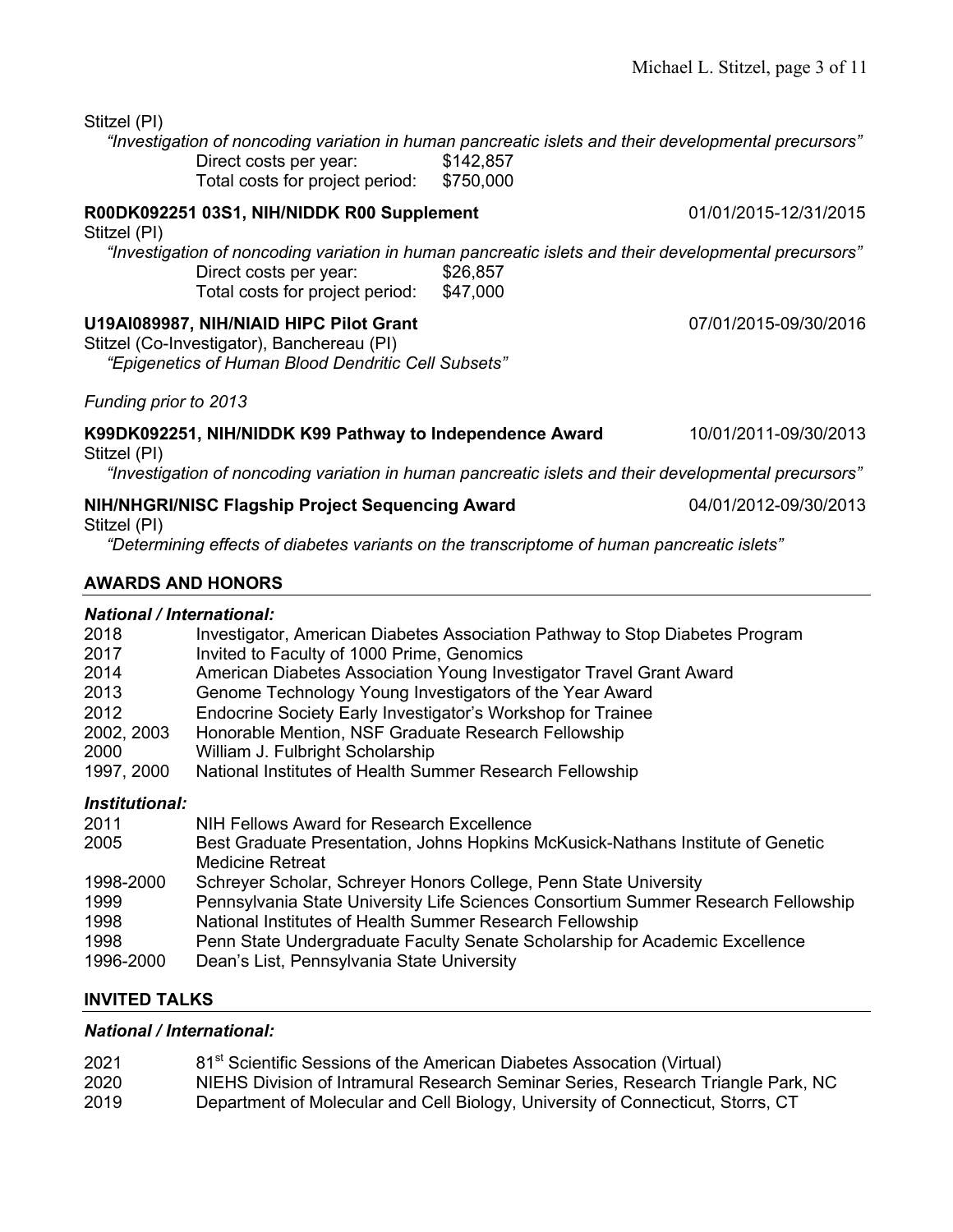- 2019 Diabetes Obesity Metabolism Institute, Mount Sinai School of Medicine, New York, NY
- 2019 79<sup>th</sup> Scientific Sessions of the American Diabetes Association, San Francisco, CA
- 2019 20<sup>th</sup> Anniversary Servier-IGIS Symposium, St. Jean Cap Ferrat, France
- 2018 Genome Sciences Seminar Series, University of Virginia, Charlottesville, VA
- 2018 78th Scientific Sessions of the American Diabetes Association, Orlando, FL
- 2016 76<sup>th</sup> Scientific Sessions of the American Diabetes Association, New Orleans, LA
- 2015 Keystone Symposium, Mechanisms of Pro-Inflammatory Diseases, Olympic Valley, CA
- 2015 Navigating the Sea of Genomic Data, American Dental Association, Chicago, IL
- 2014 Center of New Technologies, University of Warsaw, Warsaw, Poland<br>2014 Medical University of Bialystok, Bialystok, Poland
- Medical University of Bialystok, Bialystok, Poland
- 2013 Vanderbilt University, Nashville, TN
- 2013 The Jackson Laboratory, Bar Harbor, ME
- 2013 The Jackson Laboratory for Genomic Medicine, Farmington, CT
- 2012 National Institute of Environmental Health Sciences, NIH, Raleigh-Durham, NC 2012 Program in Personalized and Genomic Medicine, University of Maryland School of
- Medicine, Baltimore, MD
- 2012 Biology Department, Dickinson College, Carlisle, PA

## *Regional:*

- 2018 26<sup>th</sup> Annual Boston Ithaca Islet Club Meeting, Worcester, MA
- 2014 Illumina Sequencing Users' Meeting, New Haven, CT
- 2014 Endocrine Grand Rounds, UMass Med Diabetes Center of Excellence, Worcester, MA
- 2014 Epigenomics, Sequencing and SNiPs-2014, Cambridge, MA
- 2014 Innovative Approaches to Diabetes Research and Therapies, New Haven, CT

## *Local:*

- 2017 Connecticut Children's Medical Center Endocrinology Department, Farmington, CT
- 2015 University of Connecticut Health Center (UCHC) Grand Rounds, Farmington, CT
- 2014 Wesleyan University Seminar Series, Middletown, CT
- 2014 Institute for Systems Genomics Workshop, Farmington, CT

## **ABSTRACTS SELECTED FOR TALKS:**

- 1. Khetan S, Kursawe R, Youn A, Lawlor N, Jillette A, Marquez-Campos E, Ucar D, and **Stitzel ML**. 2018. Chromatin accessibility profiling uncovers genetic and T2D disease state-associated changes in *cis*-regulatory element use in human islets. Boston-Ithaca Islet Club. Worcester, MA
- 2. Kycia I, Huyghe JR, Wolford B, Piecuch E, Vadlamudi S, Kursawe R, Kuusisto J, Collins FS, Boehnke M, Mohlke KL, Ruan Y, Parker SCJ, and **Stitzel ML**. 2015. Fine-mapping and functional genomic analyses link an evolutionarily conserved *C2CD4A/B* locus islet stretch enhancer to islet dysfunction and type 2 diabetes. Gordon Research Conference on Human Genetics and Genomics. Newport, RI
- 3. **Stitzel ML**, Huyghe JR, Morken MA, Parker SCJ, Fuchsberger C, Welch R, Jackson AU, Erdos MR, Kuusisto J, Laakso M, Boehnke M, Collins FS. 2014. Fine-mapping and functional genomic analysis link an intergenic islet stretch enhancer in the *C2CD4A/B* locus to Islet Dysfunction. American Diabetes Association 74<sup>th</sup> Scientific Sessions. San Francisco, CA
- 4. **Stitzel ML,** Parker SCJ, and Collins FS. 2014. Stretch enhancers, cell identity, and GWAS. 2014 Keystone Symposium: Transcriptional Regulation. Santa Fe, NM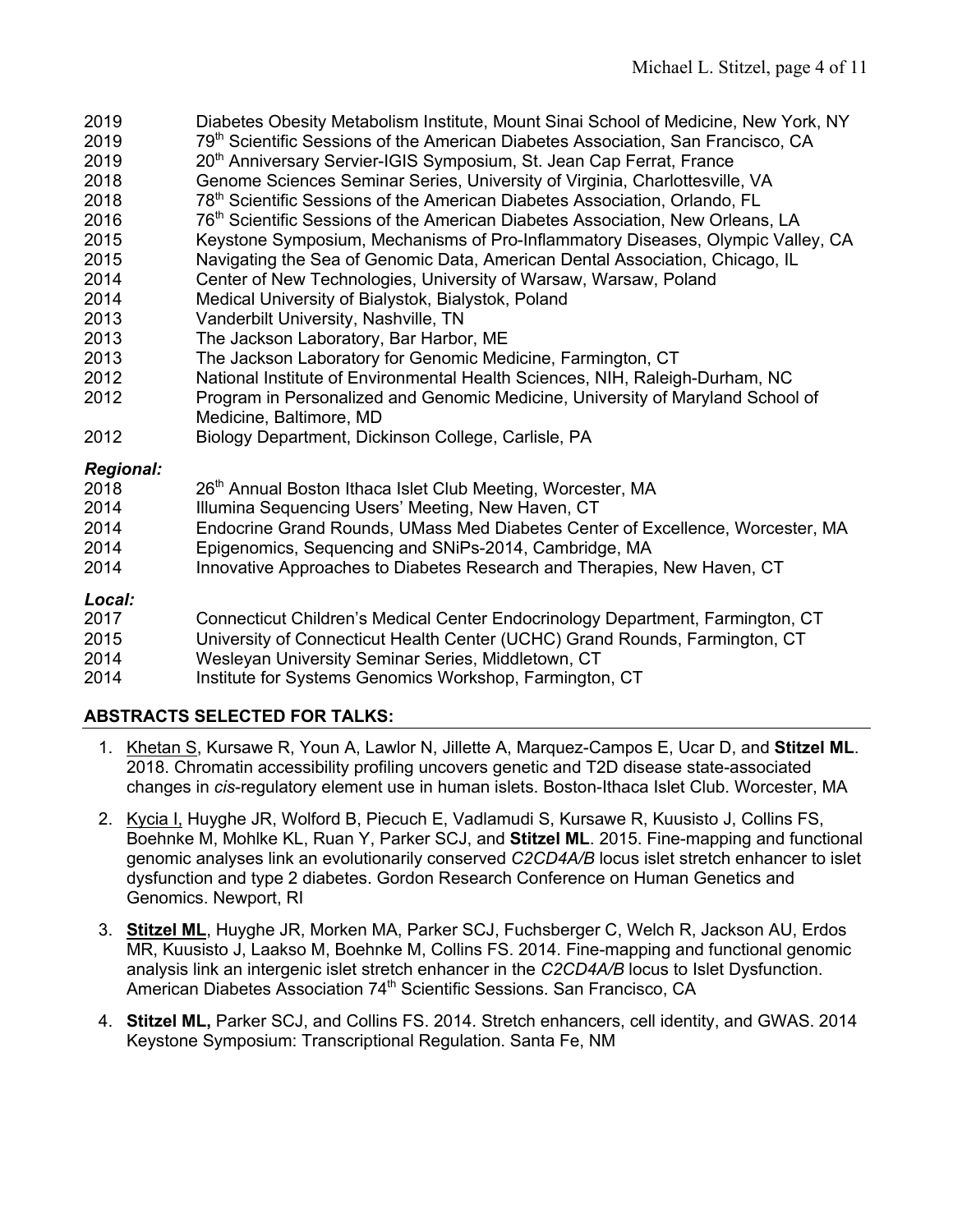- 5. **Stitzel ML,** Morken M, Chines PS, Erdos MR, Narisu N, Sethupathy P, and Collins FS. 2012. Cisregulatory variation in islet dysfunction and diabetes. Keystone Symposium: Advances in Islet Biology. Monterey, CA
- 6. **Stitzel ML,** Pearson DS, Chines PS, Sethupathy P, Song L, Erdos MR, Crawford GE, and Collins FS. 2009. Global analysis of chromatin marks in human pancreatic islets provides insights to type 2 diabetes susceptibility loci. NHGRI Annual Scientific Retreat. Gettysburg, PA
- 7. **Stitzel ML** and G. Seydoux. 2007. The meiotic cell cycle regulates the EGG-3/MBK-2 cortical complex essential for the oocyte-to-zygote transition. 16th International *C. elegans* Conference. Los Angeles, CA
- 8. **Stitzel ML,** Pellettieri J, and Seydoux G. 2005. A clean start: coordinate degradation of maternal proteins during the oocyte-to-embryo transition. 2005 Gordon Research Conference on Fertilization and the Activation of Development. Holderness, NH
- 9. **Stitzel ML,** Pellettieri J, and Seydoux G. 2005. MBK-2 and the coordinate degradation of maternal proteins during the oocyte-to-embryo transition. 15th International *C. elegans* Conference. Los Angeles, CA
- 10. **Stitzel ML,** Pellettieri J, and Seydoux G. 2005. A clean start: coordinate degradation of maternal proteins during the oocyte-to-embryo transition. Johns Hopkins McKusick-Nathans Institute of Genetic Medicine 2nd Annual Scientific Retreat. St Michaels, MD

## **TEACHING AND MENTORING EXPERIENCE:**

2016-present **Thesis advisor,** University of Connecticut Health Center Department of Genetics and Genome Sciences

- 2016-2020: Shubham Khetan, PhD candidate
	- o Current position: Postdoctoral fellow, Bulyk lab, Harvard Medical School
- 2019-present: Redwan Bhuiyan, MD/PhD candidate
- 2014-2016 **Postdoctoral advisor,** Ina Kycia
	- Ina's abstract was selected for a talk by the organizing committee for the 2015 Gordon Research Conference on Human Genetics and Genomics
	- Current position: Research Laboratory Supervisor, Boston Children's Hospital
- 2007-2013 **Preceptor,** NIH Post-Baccalaureate Intramural Research Training Award Program
	- Jose Orozco Segrera (currently enrolled in Harvard's MD/PhD program)
		- o Awarded Outstanding Poster award at 2013 NIH Postbac Poster Day
	- Damien Abreu (currently enrolled in Washington University's MD/PhD program)
		- o Awarded Outstanding Poster award at 2012 NIH Postbac Poster Day
	- Daniel S. Pearson, PhD (currently completing clerkships in Harvard's MD/PhD program)
	- Parimal Deodhar (currently Pediatrician at Seattle Children's Hospital)
- 2010 **Course Lecturer,** "Pancreatic Stem Cells", FAES NIH Graduate School
- 2006 **Visiting Undergraduate Student Mentor,** Seydoux Lab
	- Romain Levayer (currently Group Leader, Department of Developmental and Stem Cell Biology at Institut Pasteur)
- 2003-2006 **Rotation Student Project Mentor,** Seydoux Lab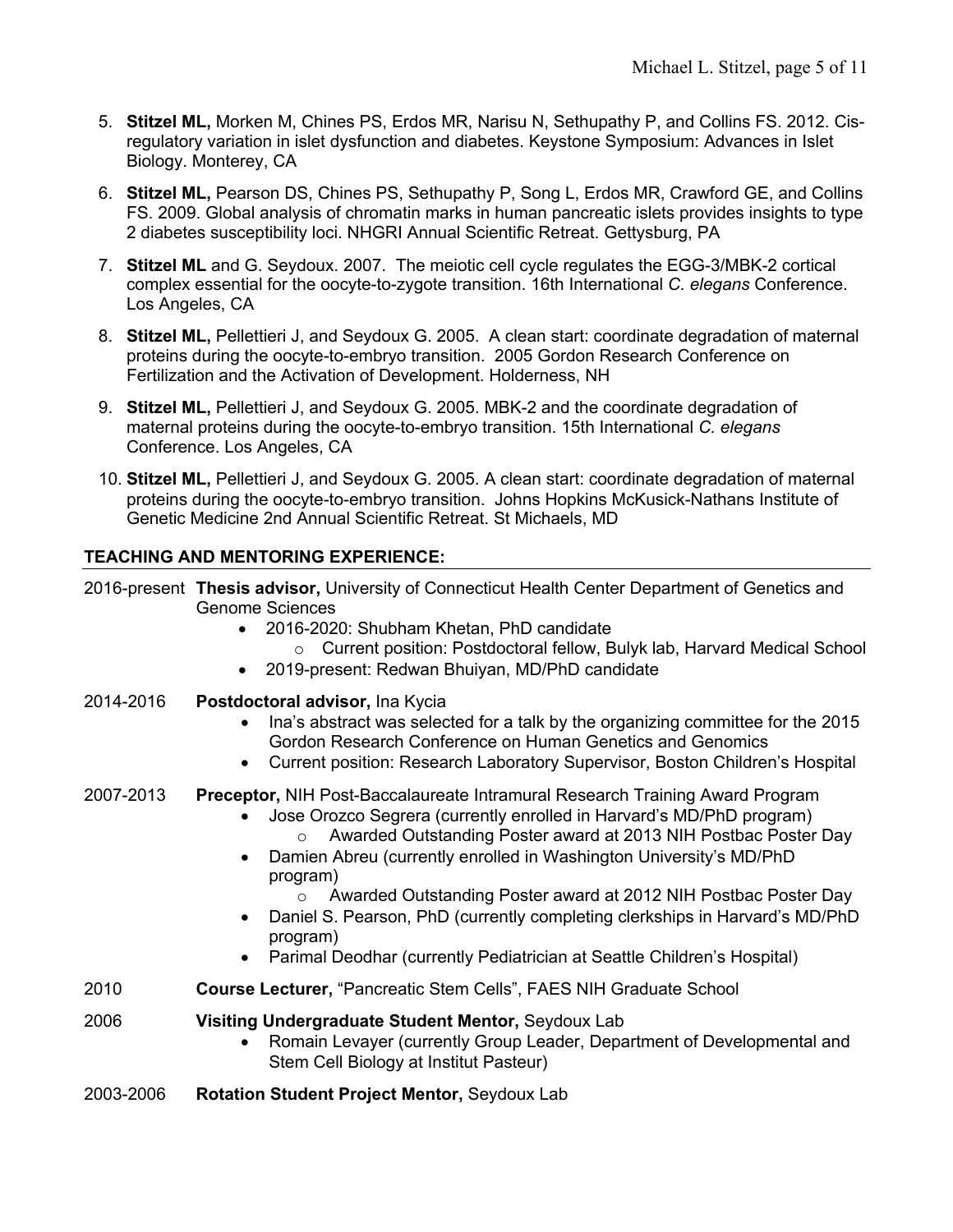- Kayam Chak (currently Scientific and Medical Writer, DAVA Oncology)
- Kristi Hohenstein Elliott (currently Director, Human Therapeutics Division at Intrexon Corporation)
- Laura Koontz (currently member of Personalized Medicine Staff at the FDA)
- Chih-Chien "Ken" Cheng (currently Staff Scientist at NCATS)
- Rachel Webster
- 2005 **Intern**, Maryland Science Center
- 2004 **Teaching Assistant,** Fundamentals of Genetics, Johns Hopkins Graduate Students
- 2003 **Teaching Assistant,** Advanced Topics in Human Genetics, Johns Hopkins Graduate **Students**
- 1999-2000 **Tutor**, Department of Chemistry, Penn State University

## **PROFESSIONAL SERVICE**

## *National/International Peer Review Groups/Grant Study Sections:*

| 2020,2021 | NIH (NIDDK) Diabetes, Endocrinology, and Metabolic Diseases Catalyst Award, Stage 1<br>Reviewer                                                  |
|-----------|--------------------------------------------------------------------------------------------------------------------------------------------------|
| 2020      | <b>INSERM ATIP-Avenir 2020</b>                                                                                                                   |
| 2019-2022 | Standing member, Research Grants Review Committee, American Diabetes Association                                                                 |
| 2019,2020 | University of Michigan Diabetes Research Center                                                                                                  |
| 2019      | NIH (NIDDK) Special Emphasis Panel, ZDK1 GRB-J (M2), Mechanisms Underlying the<br>Contribution of Type 1 Diabetes Disease-associated Variants    |
| 2019      | Department of Defense (DOD) Peer-Reviewed Medical Research Project (PRMRP) Pre-<br>application Diabetes 1 Peer Review Panel                      |
| 2019,2020 | University of Washington Diabetes Center                                                                                                         |
| 2018      | The Wellcome Trust Investigator Award in Science Program                                                                                         |
| 2018      | Programme "Actions de recherché concertée" 2018-2023 ARC Consolidator Projects,                                                                  |
|           | Université Libre Bruxelles (ULB)                                                                                                                 |
| 2018      | Juvenile Diabetes Research Foundation (JDRF), Biomarker Analysis Centers for Mass<br>Cytometry and Transcriptome Analysis of TrialNet Samples    |
| 2018      | Department of Defense (DOD) Peer-Reviewed Medical Research Project (PRMRP) Pre-<br>application Diabetes 1 Peer Review Panel                      |
| 2017      | DOD PRMRP Discovery Award Diabetes Peer Review Panel                                                                                             |
| 2017      | Great Ormond Street Hospital Children's Charity (largest charitable funder of research<br>dedicated to pediatric research in the United Kingdom) |
| 2017      | <b>Israel Science Foundation</b>                                                                                                                 |
| 2017      | NIH ZDK1 GRB-N (M2) Special Emphasis Panel Inflammatory Bowel Disease Genetics<br>Consortium                                                     |
| 2016      | Department of Defense (DOD) Peer-Reviewed Medical Research Project (PRMRP) Pre-<br>application Diabetes 1 Peer Review Panel                      |
| 2013      | Juvenile Diabetes Research Foundation (JDRF), Biomarkers of Beta Cell Stress                                                                     |

## *Regional Peer Review Groups:*

2017 Boston Area Diabetes Endocrinology Research Center, Peer Reviewer

## *National/International Meeting Planning and Abstract Review:*

2018, 2019 American Diabetes Association (ADA) 78<sup>th</sup>, 79<sup>th</sup> Scientific Sessions, Abstract Reviewer 2017 Islet Biology/Insulin Secretion subcommittee for 78<sup>th</sup> ADA Scientific Sessions, Member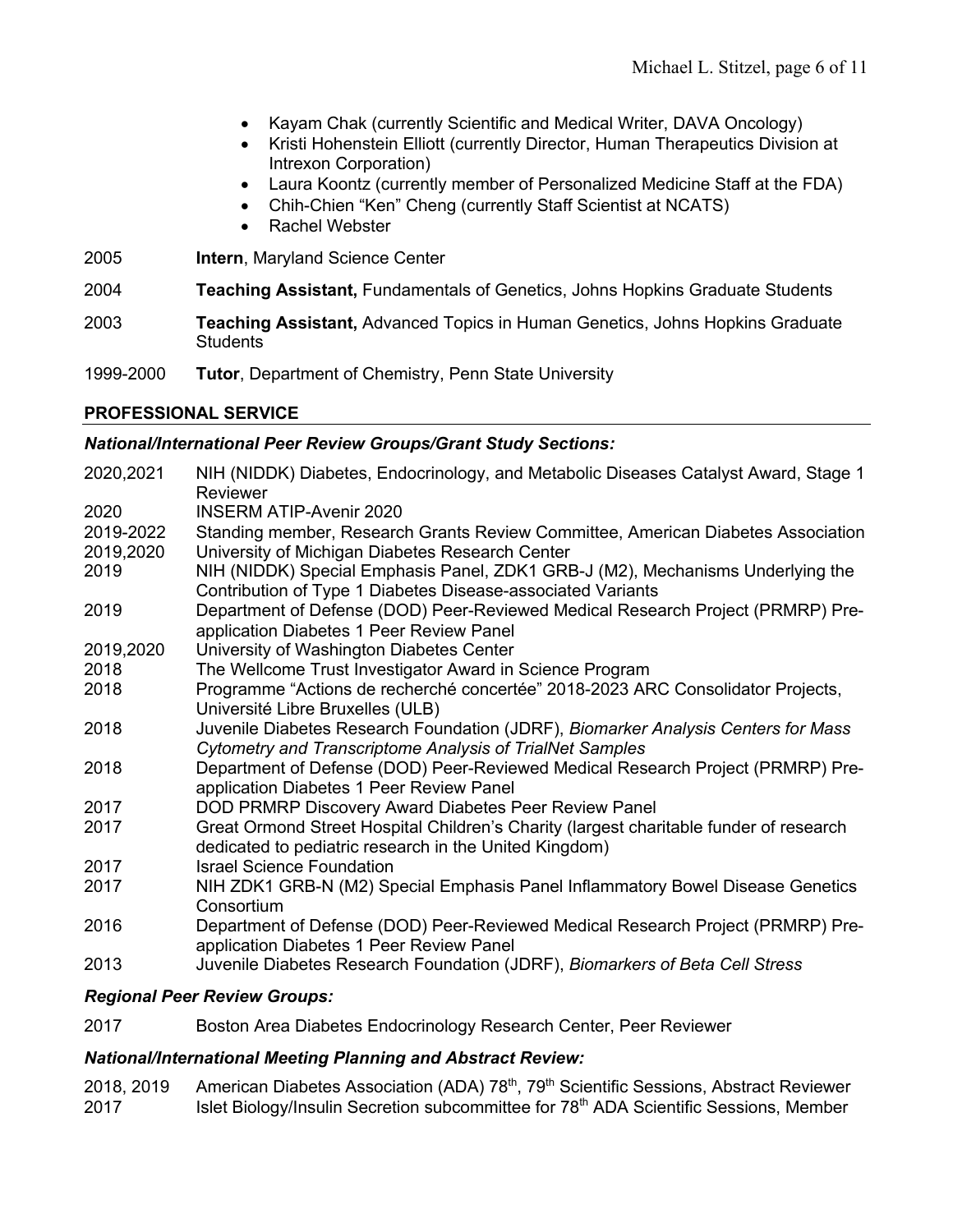- 2016 American Diabetes Association (ADA) 76<sup>th</sup> Scientific Sessions, Abstract Reviewer
- 2015 Genetics and Gene Regulation subcommittee for ADA 76<sup>th</sup> Scientific Sessions, Member

## *Institutional Service:*

| $2014 -$  | <b>UCONN Health thesis committee member</b>                                           |
|-----------|---------------------------------------------------------------------------------------|
|           | -PhD candidates (Dinesh Uthaya Kumar, Zukai Liu, Rachel Gilmore, Ardian Ferraj)       |
|           | -MD/PhD (Grace Kwon, Alexandra Goetjen)                                               |
| $2015 -$  | Single Cell Genomics, The Jackson Laboratory, Faculty Partner                         |
| 2016-2018 | <b>UCONN MEDS 5369 Advanced Genetics Course, Guest Instructor</b>                     |
| 2016      | UCONN/JAX Postdoctoral Fellow Forum, "Pathways to your own lab", Panel Member         |
| 2015      | The Jackson Laboratory Scientific Advisory Council (elected by faculty peers), Member |
| 2012      | NHGRI Blue Ribbon 10-year Review, Trainee Panel Member                                |
| 2010-2013 | NHGRI Genome Trainee Advisory Committee Member                                        |
| 2010-2011 | NIH Fellows Editorial Board Member                                                    |
| 2004-2006 | Johns Hopkins Student Assistance Program Advisory Committee Member                    |
| 2002-2006 | <b>JHSOM Graduate Student Association Representative</b>                              |
|           |                                                                                       |

## *Scientific Community Service/Outreach:*

- 2019 Focus on Fellows, "Careers in Research" session, American Diabetes Association
- 2018 JAXtaposition TED-style talk, "Targeting Type 2 Diabetes: Precision Approaches to a Global Disease", The Jackson Laboratory for Genomic Medicine
- 2016 Community Health Discussion Series, "Diabetes and Genetics: A Researcher's Quest", Connecticut Children's Museum and The Jackson Laboratory
- 2014-2016 Forum for Discovery, The Jackson Laboratory
- 2013 Presenter, "Genome Geeks", Smithsonian's National Museum of Natural History 2008-2009 DNA Day Ambassador, NHGRI
- 2004 Johns Hopkins School of Medicine (JHSOM) Minority Student Science Day
- 2003-2006 JHSOM Community Science Day

## *Journal Reviews:*

2011- Manuscript reviews for *Cell, Cell Metabolism, Nature Genetics, Nature Reviews Endocrinology, eLife, Genome Research, Nature Communications, Nature Metabolism, PNAS, AJHG, EJHG, PLoS Genetics (also guest Editor), Cell Reports, Diabetes, Diabetologia, Development, Genome Medicine, Scientific Reports, PLoS One, JoVE*

## **PROFESSIONAL MEMBERSHIPS**

- 2009- American Diabetes Association
- 2007- American Society of Human Genetics

## **MANUSCRIPTS IN PREPARATION**

Khetan S, Bhuiyan R, Kursawe R, Jillette A, and **Stitzel ML.** Genome-wide identification of genes controlling beta cell viability and insulin content. *In preparation for submission to Nature Metabolism (12/2020)*

Eroglu A, Lawlor N, Kursawe R, Ucar D, and **Stitzel ML.** Single nucleus ATAC-seq defines precise *cis*regulatory circuits of each islet cell type and identifies type 2 diabetes variants altering their use. *In preparation for submission to Nature Genetics.*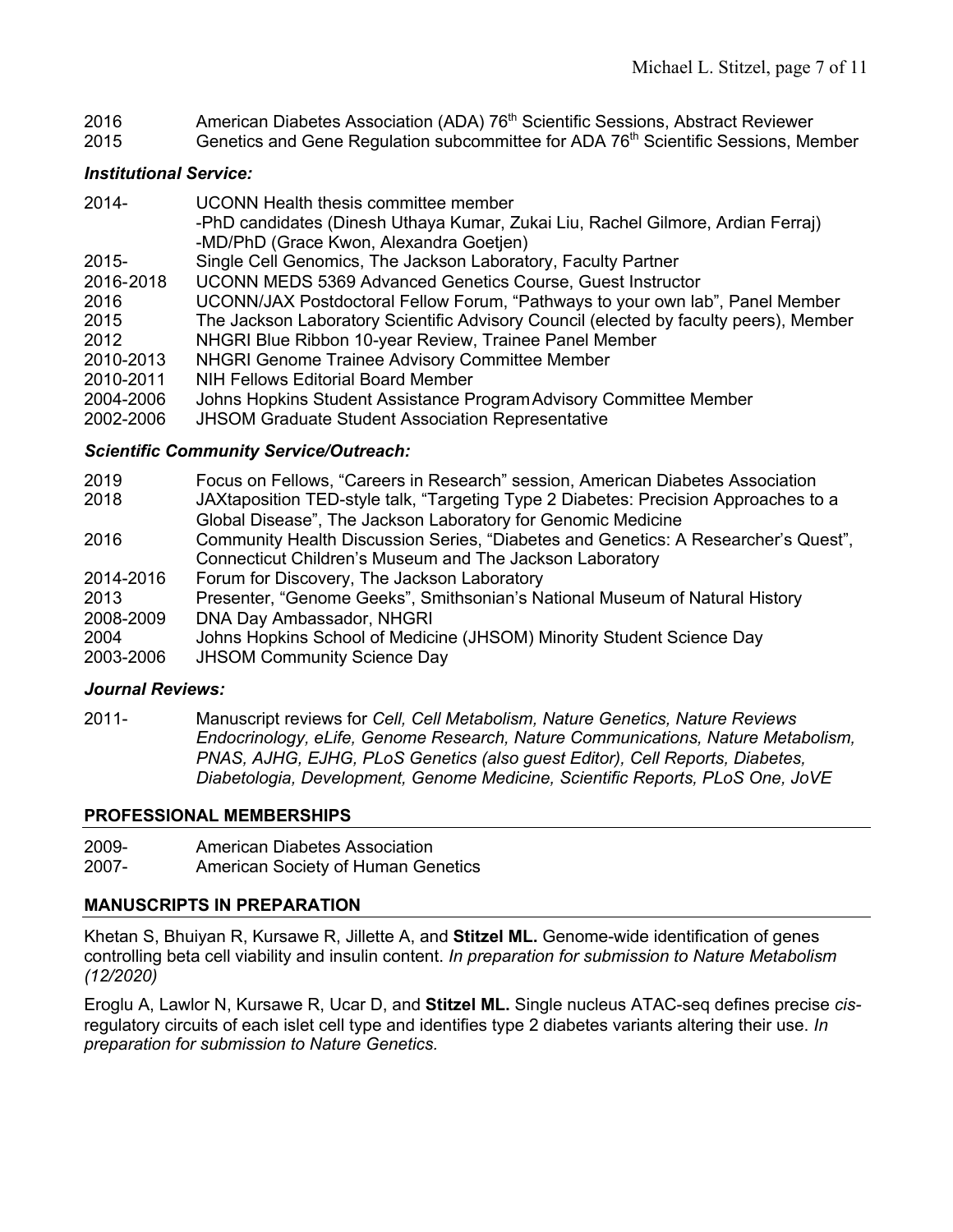Thibodeau A, Eroglu A, Nehar-Belaid D, Kursawe R, Marches R, Banchereau J, **Stitzel ML**, and Ucar D. A read count-based method to detect multiplets and their cellular origins from snATAC-seq data. *Under review, Bioinformatics.*

## **MANUSCRIPTS UNDER REVIEW / IN PRESS**

Khetan S, Kales S, Kursawe R, Jillette A, Reilly SK, Ucar D, Tewhey R\*, **Stitzel ML\***. Functional characterization of thousands of type 2 diabetes-associated and chromatin-modulating variants under steady state and endoplasmic reticulum stress. *Second revision, Nature Communications.* bioRxiv deposit (2020 Feb 12): doi:10.1101/2020.02.12.939348 (\*co-senior authors)

Rui J, Deng S, Ponath G, Kursawe R, Lawlor N, Sumida T, Levine-Ritterman M, Perdigoto AL, **Stitzel ML**, Pitt D, Lu J, Herold KC. Tet2 Controls β cells Responses to Inflammation in Type I Diabetes. *First revision, Nature Communications*. bioRxiv deposit (2020 Sept 2): doi.org/10.1101/2020.09.01.278028.

## **PEER-REVIEWED PUBLICATIONS**

#### **Original Research:**

*Period 2013-2020*

- *1.* Varshney A, Kyono Y, Elangovan VR, Wang C, Erdos MR, Narisu N, Albanus RD, Orchard P, **Stitzel ML**, Collins FS, Kitzman JO, Parcker SCJ. A transcription start site map in human pancreatic islets reveals functional regulatory signatures. 2021. *Diabetes.* Apr13:db201087. PMID:33849996.
- *2.* Lawlor N, Nehar-Belaid D, Grassmann JDS, Stoeckius M, Smibert P, **Stitzel ML**, Pascual V, Banchereau J, Williams A, Ucar D. Single cell analysis of blood mononuclear cells stimulated through either LPS or Anti-CD3 and Anti-CD28. 2021. *Front Immunol.* Mar 17;12:636720. PMID:33815388.
- *3.* Viñuela A, Varshney A, van de Bunt M, Prasad R, Asplund O, Bennett A, Boehnke M, Brown A, Erdos MR, Fadista J, Hansson O, Hatem G, Howald C, Iyengar AK, Johson P, Krus U, MacDonald PE, Mahajan A, Manning Fox JE, Narisu N, Nylander V, Orchard P, Oskolkov N, Panousis NI, Payne A, **Stitzel ML**, Vadlamudi S, Welch R, Collins FS, Mohlke KL, Gloyn AL, Scott LJ, Dermitzakis ET, Groop L, Parker SCJ, McCarthy MI. 2019. Genetic variant effects on gene expression in human pancreatic islets and their implications for T2D. 2020. *Nat Commun.*  Sep 30;11(1):4912. PMID: 32999275.
- *4.* Lawlor N, Márquez EJ, Orchard P, Narisu N, Thibodeau A, Kursawe R, Erdos MR, Pak E, Dutra A, Li X, Piecuch E, Shamim MS, Varshney A, Luo O, Chines PS, Kanke M, Fuchbserger C, NIH Intramural Sequencing Center, Sethupathy P, Ruan Y, Aiden EL, Collins FS, Ucar D, Parker SCJ\*, and **Stitzel ML\***. 2019. EndoC-βH1 multiomic profiling defines gene regulatory programs intrinsic to human β cell identity and function. *Cell Reports.* Jan 15;26(3):788-801.e6. PMID: 30650367 (\*co-senior authors)
- 5. Varshney A, VanRenterghem H, Orchard P, Boyle A, **Stitzel ML**, Ucar D, and Parker SCJ. 2019. Cell specificity of human regulatory annotations and their genetic effects on gene expression. *Genetics.* Feb; 211(2):549-562. PMID: 30593493*.*
- 6. Youn A, Marquez EJ, Lawlor N, **Stitzel ML**, and Ucar D. 2019. BiFET: A Bias-free Transcription Factor Footprint Enrichment Test. *Nucleic Acids Research.* Jan 25;47(2):e11. PMID: 30428075.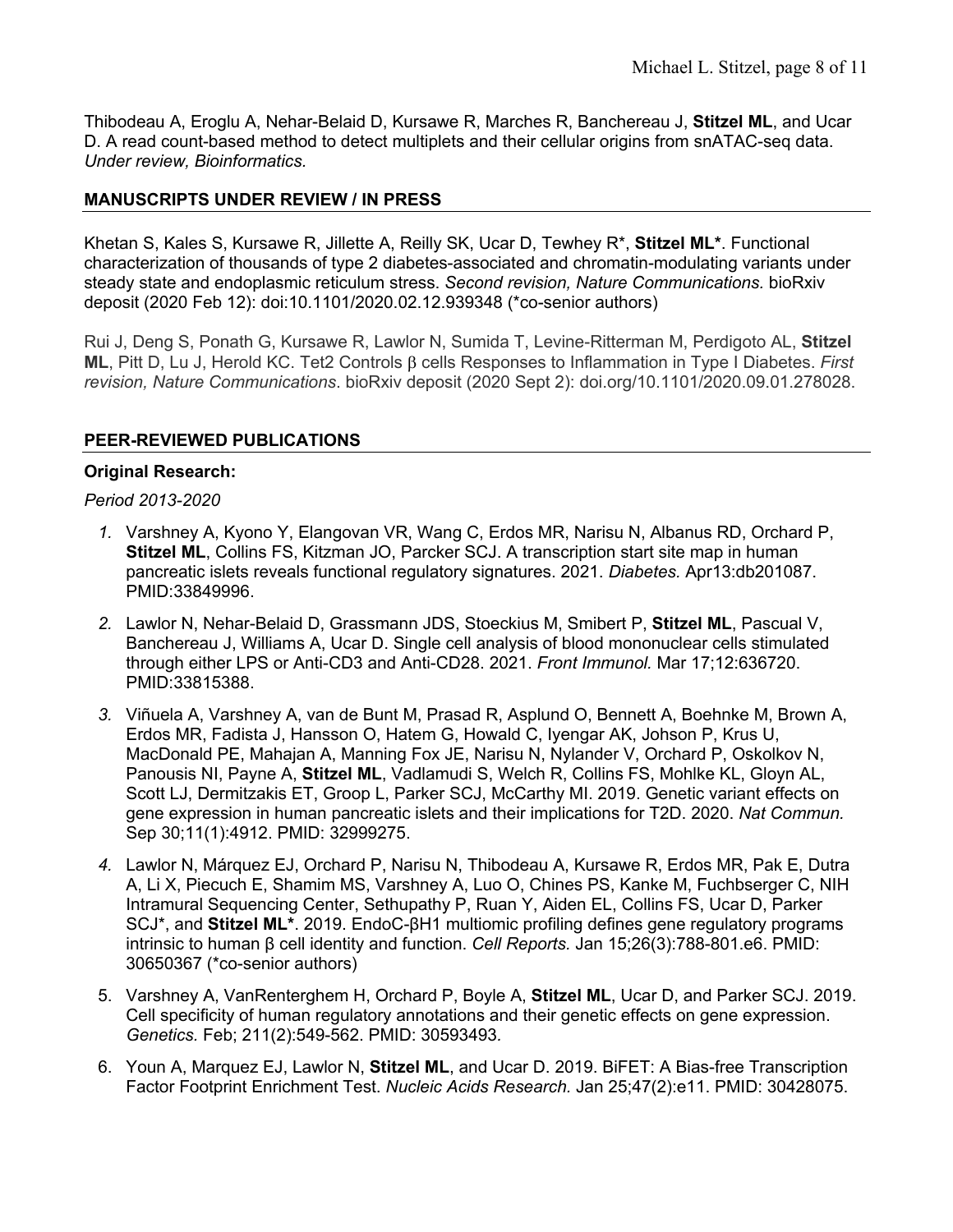- 7. Thibodeau A, Uyar A, Khetan S, **Stitzel ML**, and Ucar D. 2018. A neural network based model effectively predicts enhancers from clinical ATAC-seq samples. *Sci Rep*. Oct 30;8(1):16048. PMID: 30375457.
- 8. Khetan S, Kursawe R, Youn A, Lawlor N, Marquez E, Ucar D\*, and **Stitzel ML**\*. 2018. Chromatin accessibility profiling uncovers genetic- and T2D disease state-associated changes in cisregulatory element use in human islets. *Diabetes.* Sep 4. PMID: 30181159 (\*co-corresponding)
- 9. Wu Z, Zhang Y, **Stitzel ML**, and Wu H. 2018. Two-phase differential expression analysis for single cell RNA-seq. *Bioinformatics*. Apr 24. PMID: 29688282
- 10. Kycia I, Wolford BN, Huyghe J, Fuchsberger C, Vadlamudi S, Kursawe R, Uyar A, Khetan S, Bolisetty M, Mathur A, Kuusisto J, Laakso M, Ucar D, Mohlke KL, Boehnke M, Collins FS, Parker SCJ, and **Stitzel ML**. 2018. A common functional variant in a type 2 diabetes locus potentiates activity of an evolutionarily conserved islet stretch enhancer and increases islet *C2CD4A* expression. *Am J Hum Genet*. Apr 5;102(4):620-635 PMID: 29625024
- 11. Flannick J, Fuchsberger C, Mahajan A, Teslovich TM, Agarwala V, Gaulton KJ…**Stitzel, ML** [42nd author] … Altshuler D, Burtt NP, Florez JC, Boehnke M, McCarthy MI. 2017. Sequence data and association statistics from 12,940 type 2 diabetes cases and controls. *Sci Data.* Dec 19; 4:170179. PMCID: PMC5735917
- 12. Lawlor N, Youn A, Kursawe R, Ucar D\*, and **Stitzel ML\*.** 2017. Alpha TC1 and Beta-TC-6 genomic profiling reveals their utility for modeling molecular genetics of islet (dys)function and type 2 diabetes. *Scientific Reports.* Sep 20;7(1):11959 PMCID: PMC5607285 (\*co-corresponding)
- 13. Roman TS, Cannon ME, Vadlamudi S, Buchkovich ML, Wolford BN, Welch RP, Morken MA, Kwon GJ, Varshney A, Kursawe R, Wu Y, Jackson AU; National Institutes of Health Intramural Sequencing Center (NISC) Comparative Sequencing Program, Erdos MR, Kuusisto J, Laakso M, Scott LJ, Boehnke M, Collins FS, Parker SCJ, **Stitzel ML**, Mohlke KL. 2017. A Type 2 Diabetes-Associated Functional Regulatory Variant in a Pancreatic Islet Enhancer at the *ADCY5* Locus. *Diabetes.* Sep;66(9):2521-2530. PMID: 28684635
- 14. Ucar D, Márquez EJ, Chung CH, Marches R, Rossi RJ, Uyar A, Wu TC, George J, **Stitzel ML**, Palucka AK, Kuchel GA, Banchereau J. 2017. The chromatin accessibility signature of human immune aging stems from CD8+ T cells. 2017 Oct 2;214(10):3123-3144. PMID: 28904110
- 15. Varshney A\*, Scott LJ\*, Welch RP\*, Erdos MR\*, Chines PS, Narisu N, Albanus RD'O, Orchard P, Wolford BN, Kursawe R, Vadlamudi S, Cannon ME, Didion J, Hensley J, Kirilusha A, NISC Comparative Sequencing Program, Bonnycastle LL, Taylor DL, Watanabe R, Mohlke K, Boehnke M\*, Collins FS\*, Parker SCJ\*, and **Stitzel ML\***. 2017. Genetic regulatory signatures underlying islet gene expression and type 2 diabetes. *Proc Natl Acad Sci USA.* Feb 28;114(9):2301-2306. PMID28193859 \*Equal contribution
- 16. Lawlor N, George J, Bolisetty M, Kursawe R, Sun L, V S, Kycia I, Robson P, **Stitzel ML**. 2017. Single cell transcriptomes identify human islet cell signatures and reveal cell-type-specific expression changes in type 2 diabetes. *Genome Res.* Feb; 27(2):208-222. PMID: 27864352

#### **EMBL-EBI deemed these human islet experiments/datasets of high quality and selected them for inclusion into its Single Cell Expression Atlas.**

17. Fuchsberger C\*, Flannick J\*, Teslovich TM\*, …**Stitzel ML** [42nd author] …Boehnke †, Altshuler D†, McCarthy MI†. 2016. The genetic architecture of type 2 diabetes. *Nature.* Aug 4;536(7614):41-7. PMID: 27398621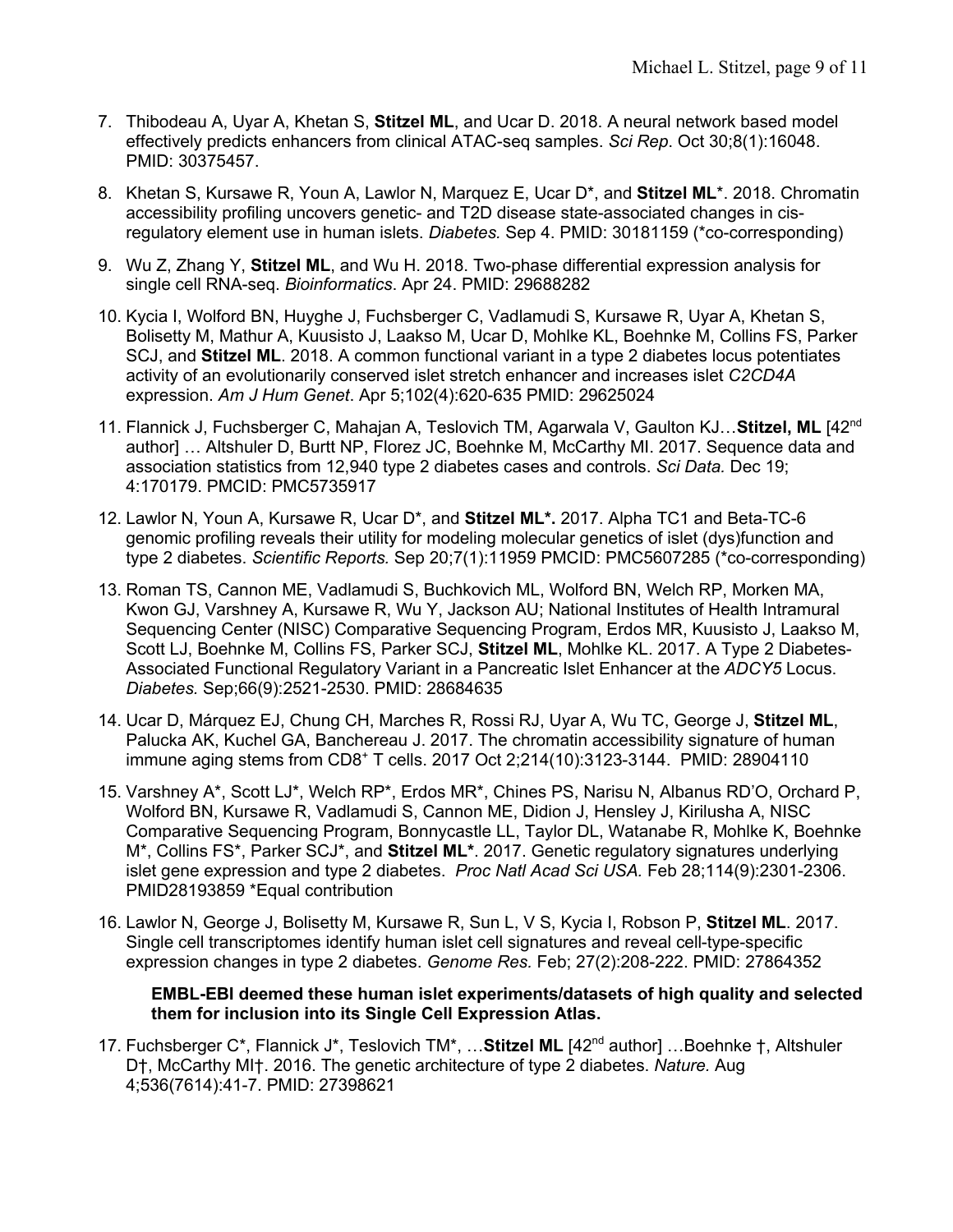- 18. Thibodeau A, Márquez EJ, Luo O, Ruan Y, Menghi F, Shin DG, **Stitzel ML**, Vera-Licona P, Ucar D. 2016. QuIN: A web server for Querying and visualizing Chromatin Interaction Networks. *PLoS Comput Biol.* Jun 23;12(6): e1004809. PMID: 27336171.
- 19. Zubek J, **Stitzel ML**, Ucar D, Plewczynski DM. 2016. Computational inference of H3K4me3 and H3K27ac domain length. *PeerJ*. Mar 14;4: e1750. PMID: 26989607
- 20. Majithia AR, Flannick J, Shahinian P, Guo M, Bray MA, Fontanillas P, Gabriel SB; GoT2D Consortium.; NHGRI JHS/FHS Allelic Spectrum Project.; SIGMA T2D Consortium, T2D-GENES Consortium, Rosen ED, Altshuler D. 2014. Rare variants in PPARG with decreased activity in adipocyte differentiation are associated with increased risk of type 2 diabetes. *Proc Natl Acad Sci U S A*. Sep 9;111(36):13127-32. PMID: 25157153.
- 21. Wang SR, Agarwala V, Flannick J, Chiang CW, Altshuler D; GoT2D Consortium, Hirschhorn JN. 2014. *Am J Hum Genet*. May 1;94(5):710-20. PMID: 24768551
- 22. Kulzer, JR, **Stitzel ML**, Morken MA, Huyghe JR, Fuchsberger C, Kuusisto J, Laakso M, Boehnke M, Collins, FS, Mohike KL. 2014. A Common Functional Regulatory Variant at a Type 2 Diabetes Locus Upregulates ARAP1 Expression in the Pancreatic Beta Cell. *Am J Hum Genet.* Feb 6; 94(2):186-97. PMID: 24439111.

#### **This publication was awarded the C.W. Cotterman Award, judged by the** *AJHG* **editorial board to represent an outstanding scientific contribution to the field of human genetics in 2014.**

## *Period prior to 2013*

- 23. Wang Y, Wang, JT, Rasoloson D, **Stitzel ML**, O'Connell KF, Smith HE, Seydoux G. Identification of Supressors of mbk-2/DYRK by Whole-Genome Sequencing. 2014. *G3 (Bethesda).* 19;4(2):231-41. PMID: 24347622.
- 24. Parker SCJ\*, **Stitzel ML\***, Taylor DL, Orozco J, Akiyama JA, Chines PS, Narisu N, Erdos MR, Pennacchio LA, and Collins FS. Chromatin stretch enhancer states drive cell-specific gene regulation and harbor human disease risk variants. 2013. *Proc Natl Acad Sci U S A.* 110(44):1792106 PMID: 24127591 \*Equal contribution.

## **This publication was highlighted by** *Faculty of 1000* **and** *Nature Genetics***.**

- 25. Bonnycastle LL, Chines PS, Huyghe JR, Swift AJ, Heikinheimo P, Mahadevan J, Peltonen S, Huopio H, Nuutila P, Narisu N, Goldfeder RL, **Stitzel ML**, Lu S, Boehnke M, Urano, Collins FS, Laakso M. 2013. Autosomal Dominant Diabetes Arising from A Wolfram Syndrome 1 Mutation. *Diabetes.* 62(11):3943-50. PMID: 23903355.
- 26. Gartner JJ, Parker SC, Prickett TD, Dutton-Regester K, **Stitzel ML**, Lin JC, Davis S, Simhadri VL, Jha S, Katagiri N, Gotea V, Teer JK, Wei X, Morken MA, Bhanot UK; NISC Comparative Sequencing Program, Chen G, Elnitski LL, Davies MA, Gershenwald JE, Carter H, Karchin R, Robinson W, Robinson S, Rosenberg SA, Collins FS, Parmigiani G, Komar AA, Kimchi-Sarfaty C, Hayward NK, Margulies EH, Samuels Y. 2013. Whole-genome sequencing identifies a recurrent functional synonymous mutation in melanoma. *Proc Natl Acad Sci U S A*. 62(11):3943-50 PMID:23901115
- 27. **Stitzel ML\***, Sethupathy P\*, Pearson DS, Chines PS, Song L, Erdos MR, Welch R, Parker SCJ, Boyle AP, Scott LJ, NISC Comparative Sequencing Program, Margulies EH, Boehnke M, Furey TS, Crawford GE, and Collins FS. 2010. Global epigenomic analysis of primary human